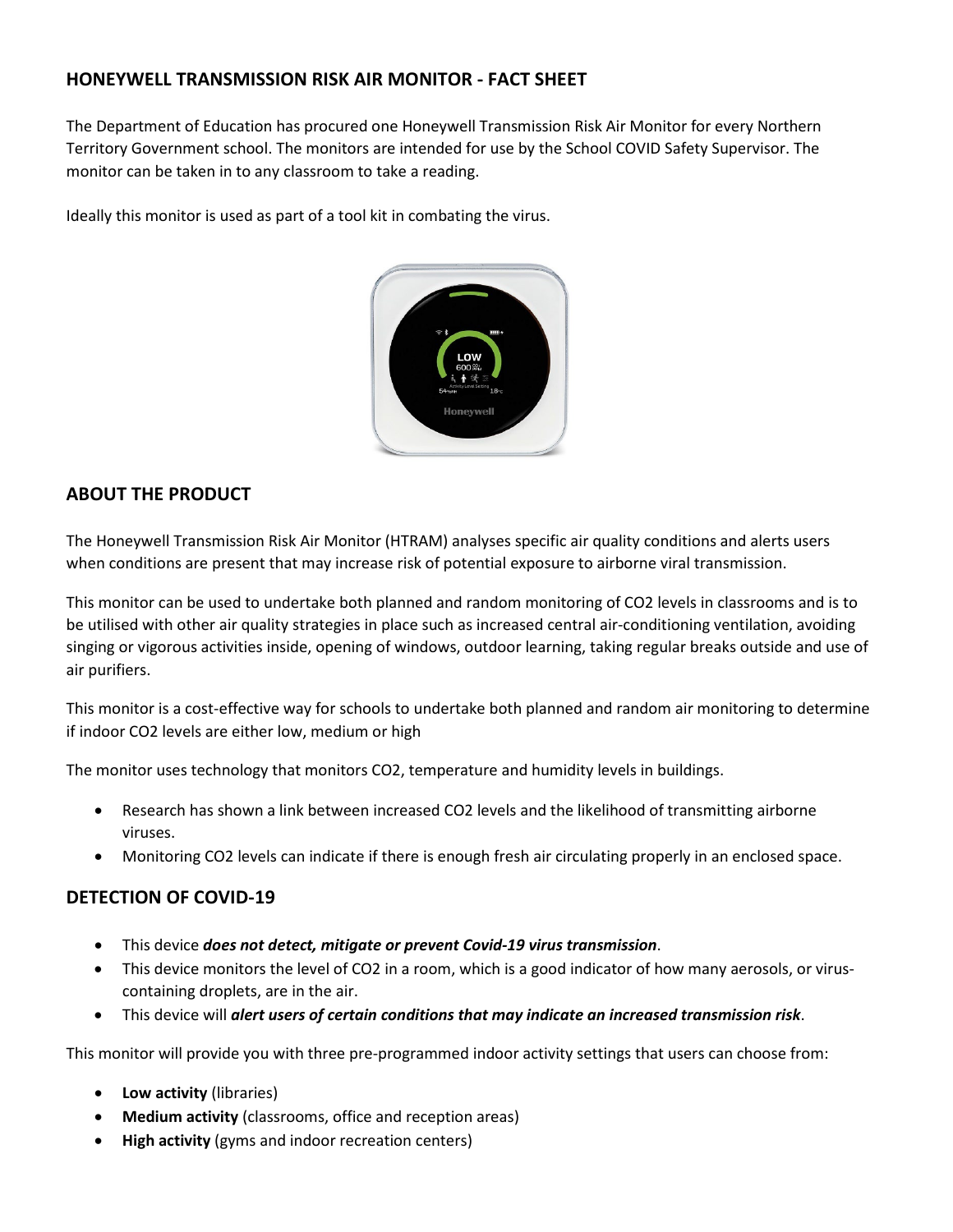### **PRODUCT FUNCTION**

- The monitor provides risk indications using a traffic light pattern (green, yellow or red) and will issue a sound alarm (beep) to alert users of an increased risk of airborne viral transmission, so to enable users to take action to proactively improve indoor ventilation.
- We recommend use of the *Medium Activity* setting when using this device in classrooms.

#### **INDICATORS AND ALARMS**







|                                                                            | <b>GREEN</b>                 | <b>YELLOW</b>                                                                                            | <b>RED</b>                                                                                      |
|----------------------------------------------------------------------------|------------------------------|----------------------------------------------------------------------------------------------------------|-------------------------------------------------------------------------------------------------|
| <b>Low Activity</b><br>Libraries, Reading,<br><b>Quietly Talking</b>       | $< 800$ ppm                  | 800 ppm                                                                                                  | $1100$ ppm                                                                                      |
| <b>Medium Activity</b><br><b>Classrooms Talking</b><br><b>Loudly</b>       | $<$ 700 ppm                  | 700 ppm                                                                                                  | 1000 ppm                                                                                        |
| <b>High Activity</b><br><b>Gyms Running,</b><br><b>Jumping, Exercising</b> | $<$ 500 ppm                  | 500 ppm                                                                                                  | $800$ ppm                                                                                       |
| Recommended<br><b>Actions</b>                                              | Nil                          | - Open windows<br>- Turn on A/C and fans<br>■ Take a break out of room<br>• Additional actions as needed | - Ventilate room<br>- Reduce activities<br>• Move out of room<br>• Additional actions as needed |
| <b>ALARMS</b>                                                              | Safe Level - No Alarm (Beep) | One beep                                                                                                 | <b>Two beeps</b>                                                                                |

## **ACTIONS ON FOR DIFFERENT DISPLAYS**

The monitor will show one of three display settings. These displays are used to alert the occupants of a need to take action when conditions change.

- **Green** display means that conditions present indicate a low likelihood of airborne viral transmission risk.
- **Yellow** display means that conditions present indicate a medium likelihood of airborne viral transmission risk. If the display moves from green to yellow, increase airflow and turn on the A/C, fans, open windows or take a break outside.
- **Red** display indicates that conditions present indicate a high likelihood of airborne viral transmission risk. If the display moves from yellow to red, ventilate the room immediately, reduce activities, and move out of the room until the indicator light changes back to green.

Once corrective behaviors are started, such as reducing activity and increasing ventilation levels in a room, the amount of time it takes for the monitor to switch between levels can be fairly quick. (e.g. within a few minutes)